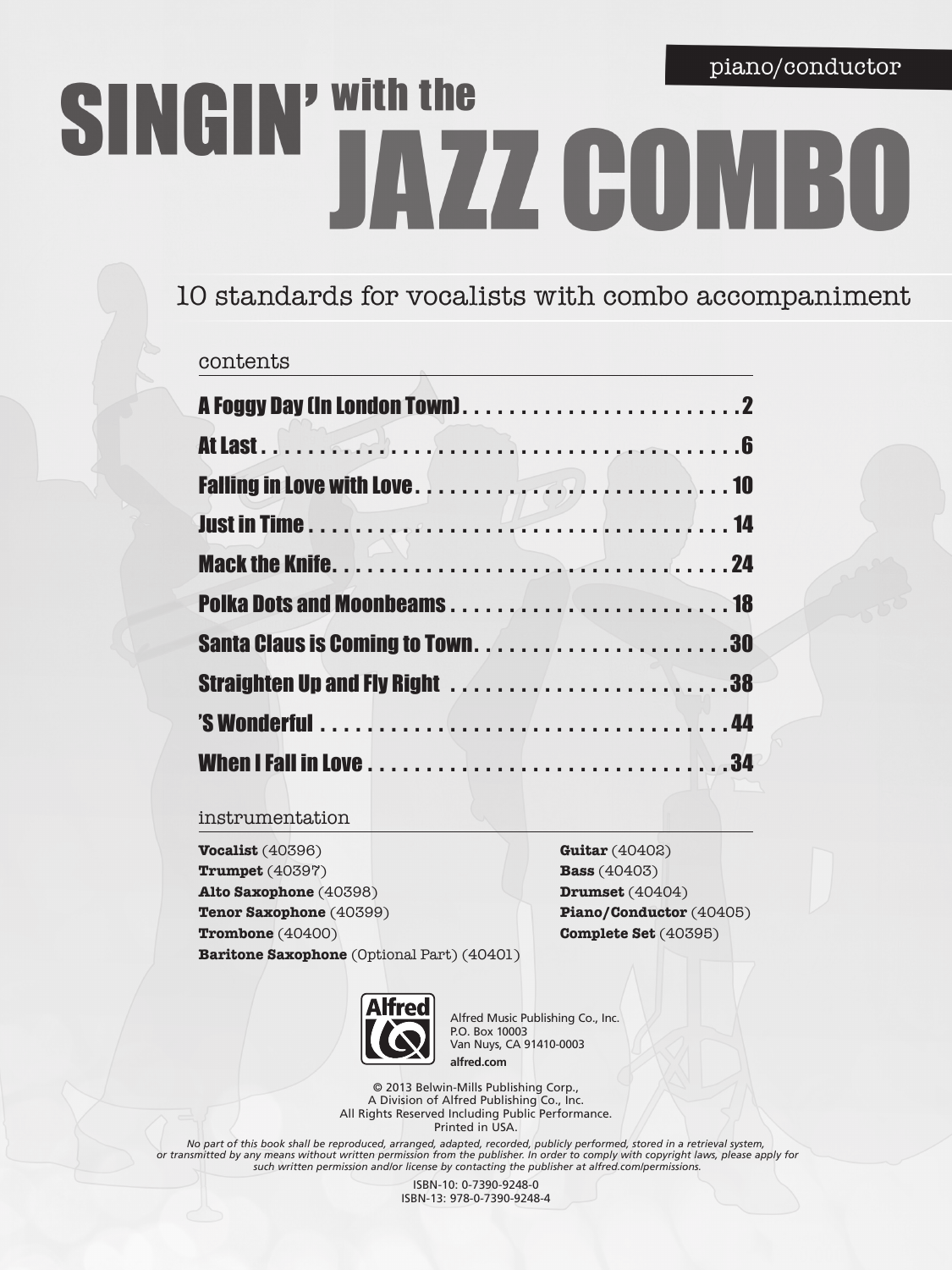# **AT LAST**

## Piano Conductor

Music by HARRY WARREN Lyrics by MACK GORDON Arranged by DAVE WOLPE





© 1942 (Renewed) TWENTIETH CENTURY MUSIC CORPORATION<br>All Rights Controlled and Administered by EMI FEIST CATALOG INC. (Publishing) and ALFRED MUSIC PUBLISHING CO., INC. (Print)<br>All Rights Reserved including Public Performa